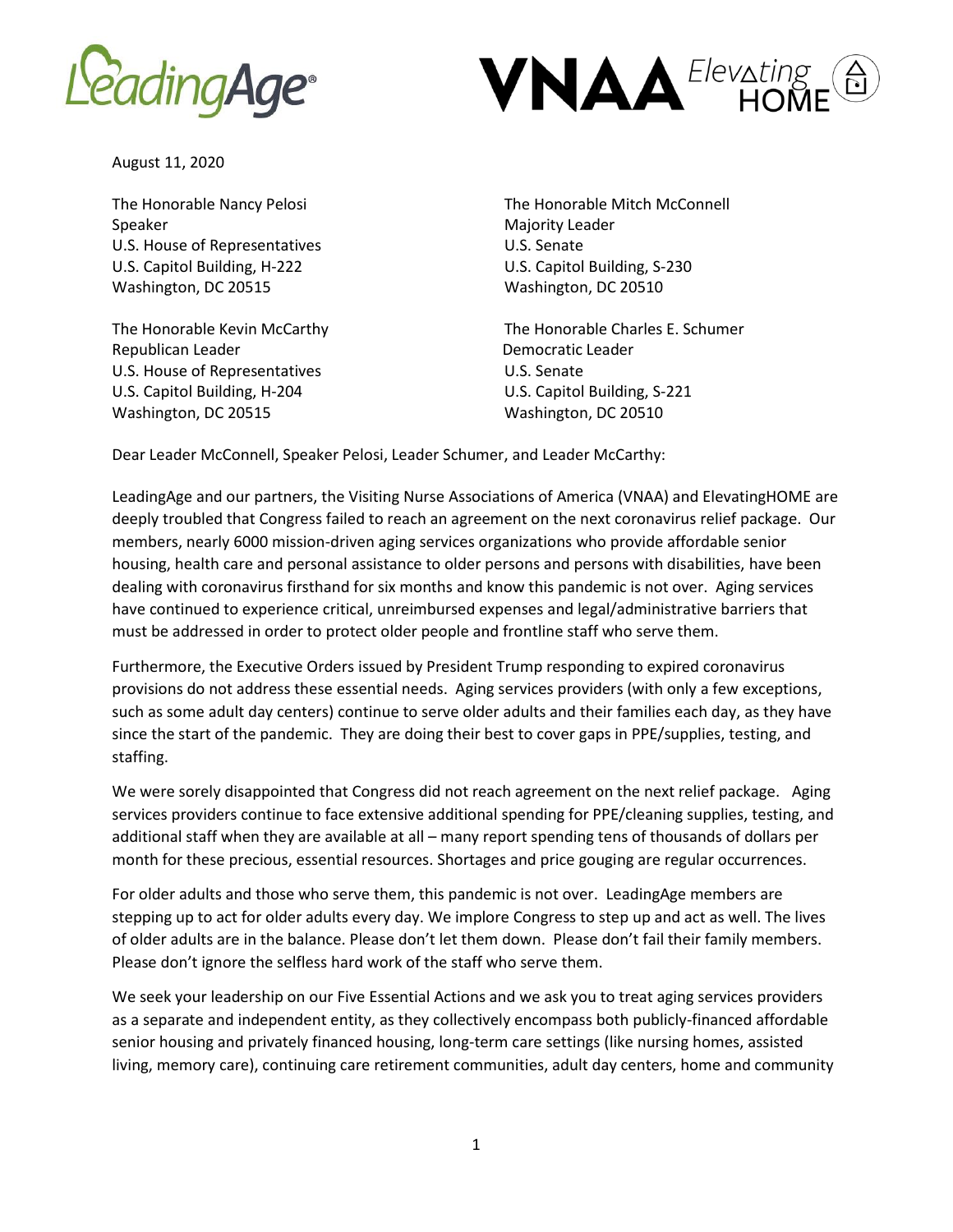



based services (HCBS), hospice, home health, all in service to the most vulnerable populations -- older people, those with chronic health conditions, and people of color.

## **Five Essential Actions**

LeadingAge is advocating for urgently needed protections for older adults and staff in publicly and privately financed aging services across the continuum of care. The only way to stop this unraveling catastrophe is to provide significant additional targeted relief, which includes:

1. IMMEDIATE ACCESS TO AMPLE AND APPROPRIATE PERSONAL PROTECTIVE EQUIPMENT (PPE) FOR ALL PROVIDERS WHO SERVE OLDER ADULTS.

2. ON DEMAND AND FULLY FUNDED ACCESS TO ACCURATE AND RAPID-RESULTS TESTING FOR OLDER ADULTS AND THEIR CARE PROVIDERS.

3. ASSURANCE THAT STATES WILL CONSIDER THE HEALTH AND SAFETY OF OLDER ADULTS AS THEY REOPEN.

4. FUNDING AND SUPPORT FOR AGING SERVICES PROVIDERS ACROSS THE CONTINUUM OF CARE.

5. PANDEMIC HERO PAY, PAID SICK LEAVE, AND HEALTH CARE COVERAGE FOR THE HEROIC FRONTLINE WORKERS WHO ARE RISKING THEIR OWN LIVES SERVING OLDER PEOPLE DURING THIS CRISIS.

We outlined our specific requests to you on  $May 5$  and [June 15.](https://www.leadingage.org/sites/default/files/LeadingAge%20June%20letter%20to%20Congress%206-15.pdf) Today, we are asking for:

- \$100 billion targeted to aging services providers across the continuum of care in the Provider Relief Fund.
- \$1.2 billion for COVID relief for providers of affordable housing paired with meaningful eviction protections.
- \$10 billion for a dedicated testing program for aging services providers. We note that HHS is providing antigen testing machines for all nursing homes in the country but recognize that this is only one segment of the continuum and even nursing homes face high costs for testing supplies and backup PCR testing.
- Targeted reimbursement to cover increased pay and benefits for aging services workers.
- Strengthen the Medicaid program with increased FMAP, ensuring providers receive adequate Medicaid rates, and targeting home and community-based services.
- Support for adult day programs, many of which have shuttered during the pandemic and need funding to remain operational.
- Provide broadband services to enable health care delivery to everyone.
- A Bipartisan Congressional Commission on the Future of Aging Services.
- Medicare reimbursement for home health visits conducted by telehealth.
- Extension of the current telehealth authorities under the Public Health Emergency and an independent evaluation of their costs and impact.